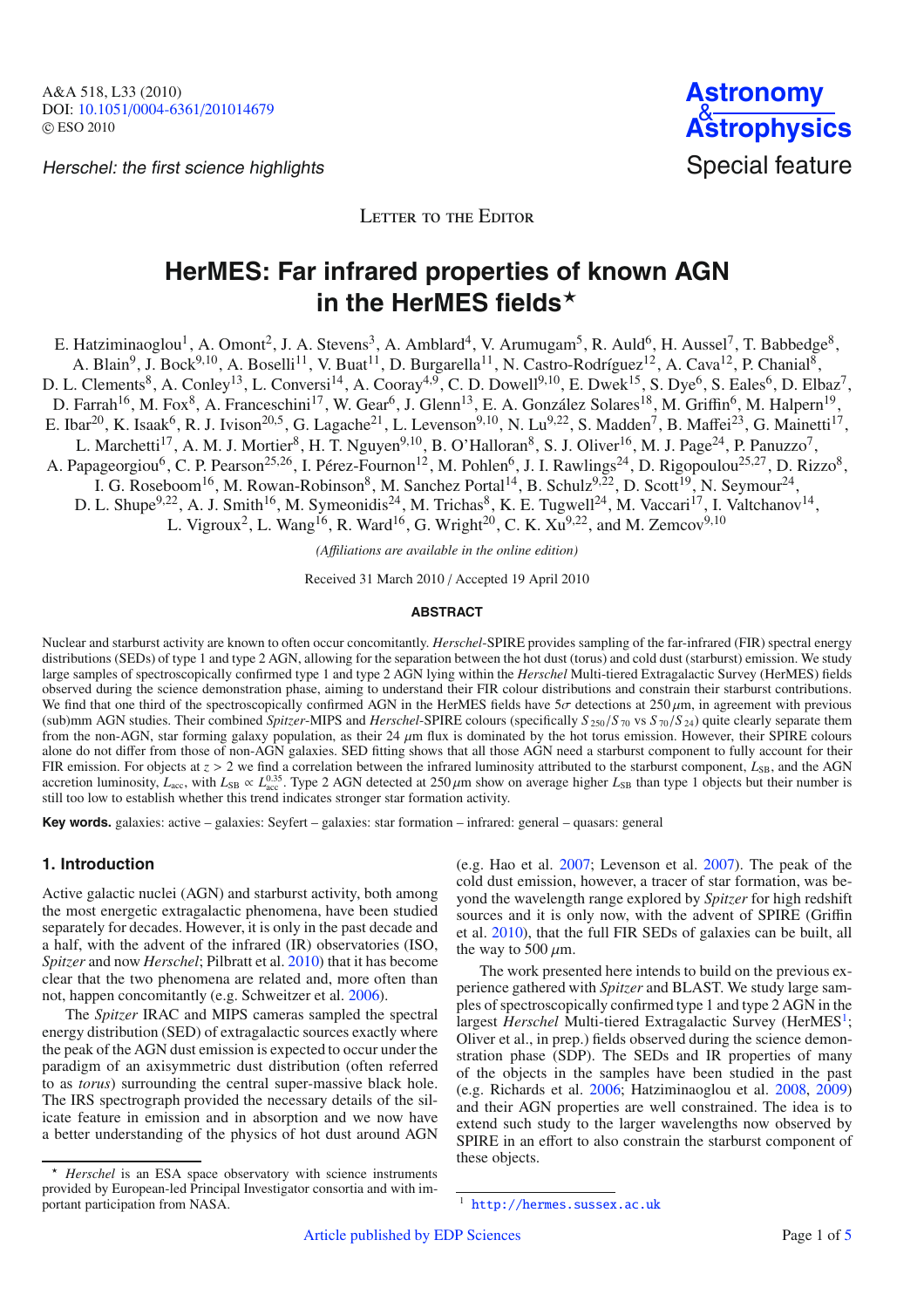<span id="page-1-0"></span>

| <b>Table 1.</b> AGN sample reference, field, type, number of objects, objects |
|-------------------------------------------------------------------------------|
| with $5\sigma$ detections at 250 $\mu$ m and at both 250 and 350 $\mu$ m.     |
|                                                                               |

| Sample                                |   |     | Type Nobj $5\sigma 250 \mu m$ |
|---------------------------------------|---|-----|-------------------------------|
|                                       |   |     | (and $350 \mu m$ )            |
| $SDSS$ (LS)                           |   | 168 | 44 (26)                       |
| SDSS (FLS)                            |   | 86  | 29(21)                        |
| Papovich et al. (2006) (FLS)          |   | 159 | 71(42)                        |
| Lacy et al. $(2007)$ (FLS)            |   | 20  | 5(2)                          |
| Martínez-Sansigre et al. (2006) (FLS) | 2 | 16  | 5(4)                          |
| Polletta et al. (2006) (LS)           | 2 | 11  | 2(1)                          |
| Mainieri et al. (2002) (LS)           |   | 9   | 0(0)                          |
| Total                                 |   |     |                               |

# <span id="page-1-2"></span>**2. AGN samples, their SPIRE detections and mid-to-FIR colours**

The AGN master sample considered here consists of a total of 469 spectroscopically confirmed type 1 and type 2 AGN in the Lockman-SWIRE (LS) and the *Spitzer* First Look Survey (FLS) fields, with redshifts that extend to  $z > 4$ . More specifically, it includes SDSS quasars in LS and FLS; mid-infrared (MIR) selected AGN in FLS with spectroscopic redshifts from the MMT-Hectospec (Papovich et al. [2006\)](#page-3-8); two MIR-selected type 2 AGN samples from Martínez-Sansigre et al. [\(2006\)](#page-3-10) and Lacy et al. [\(2007\)](#page-3-9); and two X-ray selected type 2 samples from Mainieri et al. [\(2002\)](#page-3-12) and Polletta et al. [\(2006\)](#page-3-11). Their SPIRE fluxes are estimated via linear inversion methods, using, whenever available, the positions of known 24  $\mu$ m sources as priors (see Roseboom et al., in prep.). The details of the various subsamples and the numbers of 250  $\mu$ m and additional 350  $\mu$ m  $5\sigma$  detections are given in Table [1.](#page-1-0) Note that none of the X-ray selected type 2 AGN from Mainieri et al. [\(2002\)](#page-3-12) were detected by SPIRE. All  $5\sigma$  detections at 250  $\mu$ m and 350  $\mu$ m have fluxes above 12.8 mJy and 12.2 mJy, respectively. No flux cut is applied at 500  $\mu$ m, these fluxes are used, instead, at face value. The different detection rates of the various samples in the two fields are the result of the different depths (FLS being deeper than LS, Oliver et al. [2010,](#page-3-13) this volume) as well as the selections of the various samples.

It is worth noting that one third of the objects have  $5\sigma$  detections at 250  $\mu$ m, also reported by Elbaz et al. [\(2010\)](#page-3-14). This detection rate is in excellent agreement with results obtained from the studies of bright ( $M_B < -26.1$ ), high redshift ( $z \ge 1.8$ ) quasars at 1.2 mm, with the MAx-Planck Millimeter BOlometer (MAMBO) array at IRAM 30-m telescope (Carilli et al. [2001;](#page-3-15) Omont et al. [2001\)](#page-3-16). It is, however, higher than the ∼15%, reported by Priddey et al.  $(2003)$  for  $1.5 < z < 3.0$  radio-quiet, luminous ( $M_B < -27.5$ ) quasars, observed at 850  $\mu$ m with SCUBA on the James Clerk Maxwell Telescope (JCMT). Even though our derived detection rate holds for the whole absolute magnitude range of our sample ( $-19 > M<sub>q</sub> > -28.3$ ) as well as in broad  $M_q$  bins (here we use  $Mq$ , as the SDSS  $q$ -filter is the closest to the *B*-band used in the other studies), if we look at the more rare, brightest objects ( $M_a < -27.5$ ) we only find about 20% of them having  $5\sigma$  detections at  $250 \,\mu$ m, close to the 15% reported by Priddey et al. [\(2003\)](#page-3-17).

Though it is difficult to say anything about the significance of the detections of the rest of the objects in an objective way, the observed properties of the AGN with and without SPIRE counterparts are quite similar, both in terms of optical and IR fluxes and in redshift. Therefore, since the present study only makes use of objects with  $5\sigma$  detections at 250  $\mu$ m, and since  $250 \mu$ m emission arises from cold dust in the star forming



<span id="page-1-1"></span>**[Fig. 1.](http://dexter.edpsciences.org/applet.php?DOI=10.1051/0004-6361/201014679&pdf_id=1)** MIPS-SPIRE colours **a)** and SPIRE colours **b)** for type 1 (circles) and type 2 (large squares) AGN as a function of redshift, overplotted on the entire SPIRE catalogue in the FLS field, for objects with  $5\sigma$  detections at 250  $\mu$ m **a**) and 350  $\mu$ m **b**).

regions, the  $250 \mu$ m-detected sample may be biased towards objects with stronger star formation activity. The issue of SPIRE detection rates of AGN is addressed in more detail in Stevens et al., in prep.

Figure [1](#page-1-1) shows the MIPS-SPIRE colours  $S_{250}/S_{70}$  vs.  $S_{70}/S_{24}$  (a) and SPIRE colours  $S_{500}/S_{350}$  vs.  $S_{350}/S_{250}$  (b) of all AGN with 250  $\mu$ m and 350  $\mu$ m detections above 5 $\sigma$  (type 1: circles; type 2: squares) colour-coded based on their redshift, and compared to all SPIRE sources in the FLS field at the same SPIRE detection limits (black dots). AGN have much bluer colours and tend to separate nicely from the bulk of star forming non-active galaxies, as their 24  $\mu$ m fluxes are dominated by the hot dust (torus) emission. This is in agreement with recent MIR spectroscopic studies with *Spitzer*/IRS showing that the MIR quasar emission mostly arises from the torus, independent on their FIR properties (Netzer et al. [2007\)](#page-3-18). The presence of strong PAH features, however, may slightly weaken this effect in certain redshift ranges. The 7.7  $\mu$ m PAH feature, in particular, might affect the 24  $\mu$ m flux of *z* ~ 2 AGN, when present (Lutz et al. [2008\)](#page-3-19).

In the SPIRE bands the colours of AGN are indistinguishable from those of the star forming non-active galaxies, suggesting that AGN actually appear like starburst galaxies in the FIR. This is consistent with longer wavelength studies that show the FIR emission of submm-luminous quasars and their starburst to share many properties of submm galaxies. Their FIR luminosities are similar, and the best evidence is probably that they follow practically the same FIR/CO luminosity relation as submm galaxies and local ULIRGs (see e.g. Fig. 5 of Riechers et al. [2006\)](#page-3-20).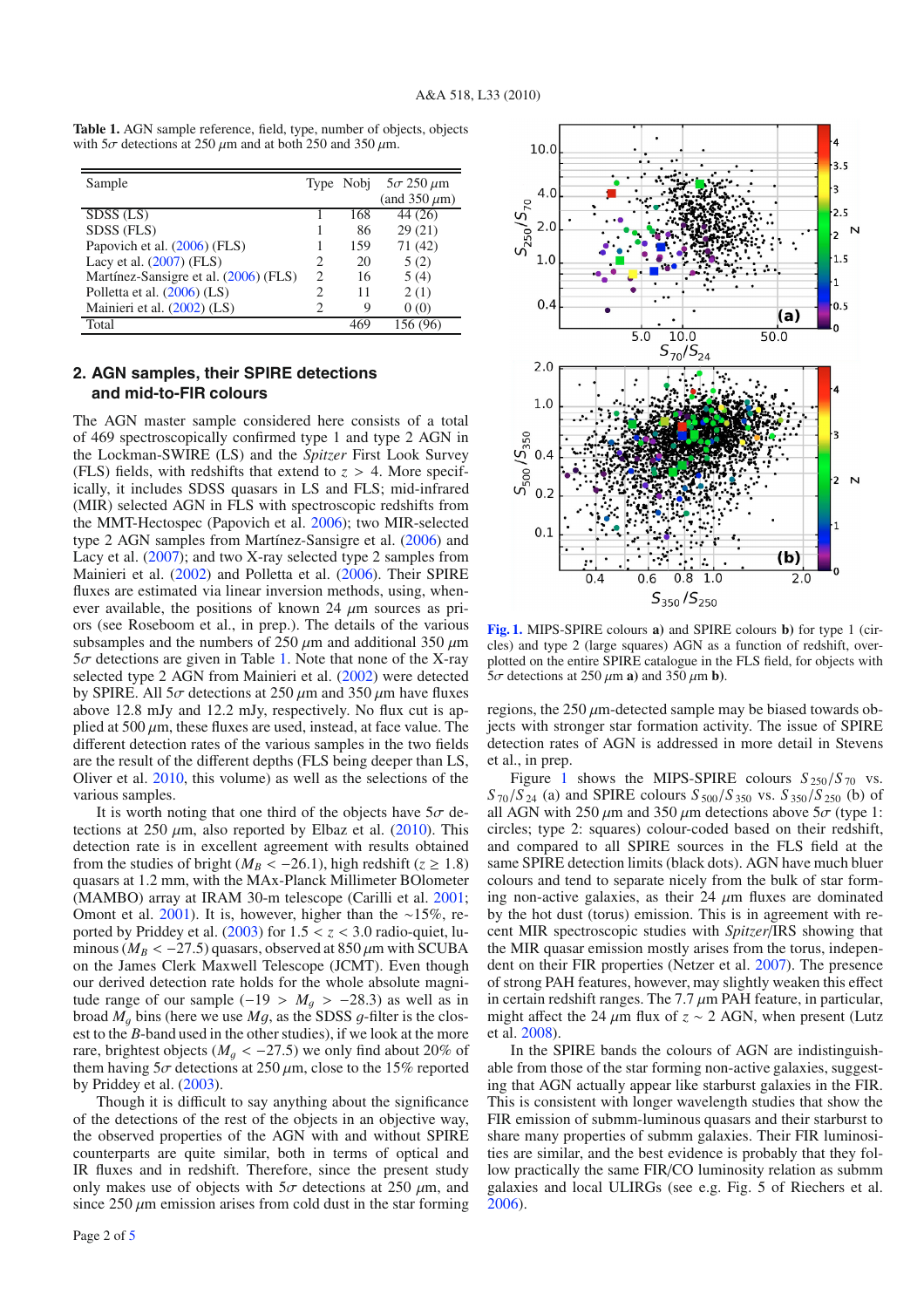A variety of multi-wavelength datasets covering the energy range from the radio to the X-rays is available for the objects in our master sample, but in order to have a uniform wavelength SED coverage to perform the fitting, we only used the available photometry from SDSS DR7 (Abazajian et al. [2009\)](#page-3-21), 2MASS and 2MASSx6 in the Lockman field (Beichman et al. [2003\)](#page-3-22), *Spitzer* IRAC and MIPS data from the SWIRE (Lonsdale et al. [2004\)](#page-3-23) and FLS *Spitzer* surveys, and new SPIRE HerMES data. PACS (Poglitsch et al. [2010\)](#page-3-24) data have not been used, as they are only available for parts of the HerMES SDP fields.

## **3. Star formation in AGN**

The observed SEDs, described in Sect. [2,](#page-1-2) were compared, by means of SED fitting with a standard  $\chi^2$  minimisation, to a series of models comprising three different components: a stellar component composed by various simple stellar population (SSP) models build using the Padova evolutionary tracks (Bertelli et al. [1994\)](#page-3-25); a grid of AGN/torus models that include both a toroidal and a flared disk dust geometry presented in Fritz et al. [\(2006\)](#page-3-26); and six empirical starburst SEDs. For a full description of the SED fitting and individual model components see Hatziminaoglou et al. [\(2008,](#page-3-6) [2009\)](#page-3-7). For reasons explained in detail in Hatziminaoglou et al. [\(2008\)](#page-3-6) the reduced  $\chi^2$  can reach high values without undermining our confidence in the fits. We will restrict the present study to the objects with fits having reduced  $\chi^2$  < 10.

This leaves a total of 68 (42) type 1 and 11 (7) type 2 AGN, with  $5\sigma$  detections at  $250 \mu m$  (and  $350 \mu m$ ), respectively. As already mentioned, the 500  $\mu$ m are taken at face value, even though the detection level of about one third of them falls below  $2\sigma$ . The number drops to about 15% for the objects with a  $5\sigma$  detection at  $350 \mu$ m. Despite the low significance of some of the 500  $\mu$ m data points, they follow nicely the observed SEDs as traced by the other FIR points and are unlikely to affect the fit, because of their large photometric errors. SPIRE 500  $\mu$ m nondetections are not treated as upper limits and are excluded from the fits. Examples fits for a type 1 and a type 2 AGN are shown in Fig. [2.](#page-2-0)

As a first remark we point out that, in order to reproduce the observed SPIRE data points, a starburst template is always needed, even if we allow for very large (kpc-scale) tori. Large tori are, in any case, unphysical in the sense that they extend well into the host galaxy where other physical phenomena such as star formation may occur, and the AGN is no longer the primary source of dust heating. The SED fitting results in the set of estimations of physical parameters, describing the various components. Here we will focus on the accretion luminosity,  $L_{\text{acc}}$ , the model luminosity of the accretion disk ranging from soft X-rays to the optical wavelengths scaled to the observed data points, and the IR luminosity of the starburst component,  $L_{\text{SB}}$ , integrated between restframe 8 and 1000  $\mu$ m, as a direct measure of star formation.

Figure [3](#page-2-1) shows  $L_{SB}$  as a function of  $L_{acc}$  with each point colour-coded according to redshift for 250  $\mu$ m 5 $\sigma$  detections alone (open symbols) and additional 350  $\mu$ m detections (filled symbols). A broad correlation of  $L_{SB}$  can be seen with  $L_{acc}$ , both quantities, however, also scale with redshift, as seen from the colour-coding of the points.

If we divide the sample in bins of redshift, the picture becomes less clear. Table [2](#page-3-27) shows the Pearson correlation coefficients for the quantities  $L_{SB}$  and  $L_{acc}$  in five redshift bins. (The missing value in the last column reflects the very small

<span id="page-2-0"></span>

**[Fig. 2.](http://dexter.edpsciences.org/applet.php?DOI=10.1051/0004-6361/201014679&pdf_id=2)** Example fits for a type 1 (*upper panel*) and a type 2 (*lower panel*) AGN. In red the observed data points; in blue the AGN/torus model; in light green the starburst component; in dark green the stellar component, and in black the total model SED. The reported  $\chi^2$  are *reduced*.

<span id="page-2-1"></span>

**[Fig. 3.](http://dexter.edpsciences.org/applet.php?DOI=10.1051/0004-6361/201014679&pdf_id=3)**  $L_{SB}$  as a function of  $L_{acc}$  and redshift (colour-coding) for all the objects (type 1: circles; type 2: large squares) with  $5\sigma$  detections at 250  $\mu$ m and 350  $\mu$ m (filled symbols) and with 5 $\sigma$  detections at 250  $\mu$ m alone (additional open symbols).

number of points in the relevant bin, for which a Pearson correlation would be meaningless.) The very low values of the coefficients suggest that the observed global trend may reflect the fact that the sample being flux limited, more distant objects will also be intrinsically more luminous. A lack of correlation between  $L_{SB}$  and  $L_{acc}$  would imply that star formation activity is not influenced by the presence of an active nucleus in the centre of the galaxy. Nevertheless, since the derived *L*acc only covers at most two orders of magnitude at any given redshift, and since we are dealing with a limited number of objects, it may be that our sample is not adequate to detect any such correlations. Considering the *z* > 2.0 bin alone we do find a 95% (90%) probability of  $L_{SB}$  and  $L_{acc}$  correlating as  $L_{SB} \propto L_{acc}^{0.35}$ , for objects with  $5\sigma$  detections at 250  $\mu$ m (and additionally at 350  $\mu$ m). This value is in surprisingly good agreement with that found by Wang et al. [\(2008\)](#page-3-28) in their study of *z* ∼6 quasars with MAMBO.

An important issue in the study of nuclear and star formation activities is that of the occurrence of star formation in the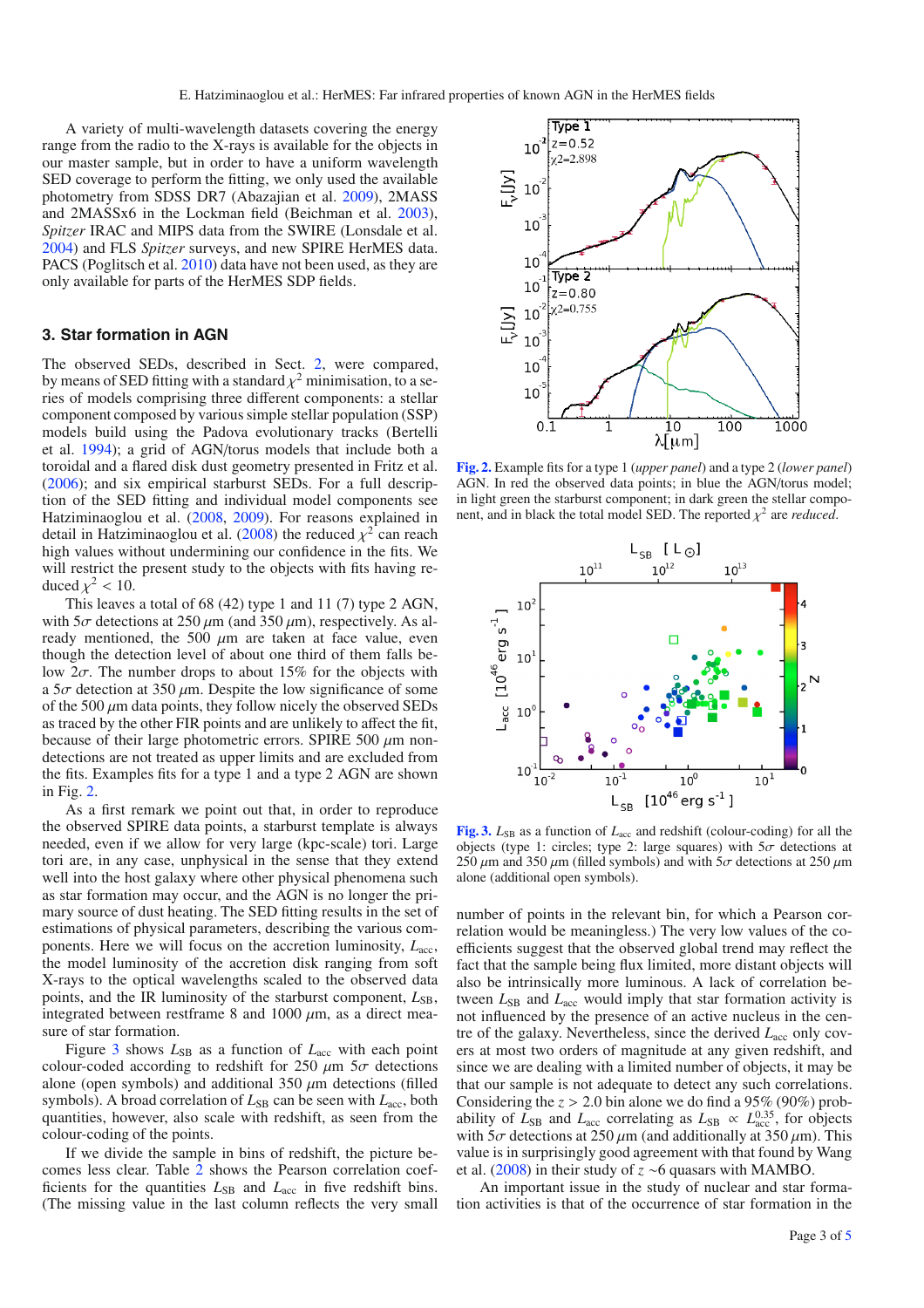<span id="page-3-27"></span>**Table 2.** Correlation coefficients *r* and *r'* between  $L_{SR}$  and  $L_{acc}$  in bins of objects considering the subsamples with  $5\sigma$  detections at 250  $\mu$ m alone (*N*) and those with both 250 and 350  $\mu$ m 5 $\sigma$  detections (*N'*), respectively respectively.

<span id="page-3-29"></span>

**[Fig. 4.](http://dexter.edpsciences.org/applet.php?DOI=10.1051/0004-6361/201014679&pdf_id=4)** Distribution of  $L_{SB}$  (integrated between 8 and 1000  $\mu$ m), as an indicator of star formation, for type 1 (black) and type 2 (grey) AGN with  $5\sigma$  detections at 250  $\mu$ m.

different types of AGN. Figure  $4$  shows the distribution of  $L_{SB}$ , as an indicator of star formation activity, for type 1 (black) and type 2 (grey) AGN for objects with  $5\sigma$  detections at 250  $\mu$ m. Because of the difference in number of AGN per type, the histogram shows the fraction of objects per type.

Type 2 AGN detected at  $250 \mu m$  tend to have on average a larger  $L_{SB}$ , trend also observed in Fig.  $3$  but their numbers are too low to obtain a more robust estimate of this trend and to study the possible implications. The different criteria applied for the selection of type 1 and type 2 AGN (see Sect. [2\)](#page-1-2), however, are rather unlikely to affect this result, as none of the criteria particularly favours objects with stronger star formation: the SDSS quasars and the X-ray selected type 2 AGN are biased, if anything, towards AGN-dominated objects; the Lacy at al. [\(2007\)](#page-3-9) type 2 AGN sample consists of objects occupying the AGNdominated part of the  $S_{8.0}/S_{4.5}$  vs.  $S_{5.8}/S_{3.6}$  colour diagram (Hatziminaoglou et al. [2008\)](#page-3-6); finally, the MIR selected type 1 and type 2 AGN have been chosen among  $24 \mu$ m emitters, but as was already shown in Fig. [1](#page-1-1) the 24  $\mu$ m flux of AGN is dominated by the torus component.

### **4. Conclusions**

Until recently, the study of type 1 and type 2 objects focused mainly on their X-ray-to-MIR emission, with the two extreme  $\lambda$ ranges sampling the nuclear activity (X-rays) and hot dusty torus (MIR) emission, respectively, and the middle wavelengths (optical-to-near IR) defining whether an AGN would be classified as type 1 (unobscured) or type 2 (obscured). With *Herschel*-SPIRE we can now also accurately probe the cold dust

component, heated by star formation, and look for differences between the types of active galaxies not only in the immediate environments of their nuclei but also in their hosts. The somewhat surprising lack of a strong correlation between the AGN intrinsic properties (*L*acc) and the star formation activity as traced by  $L_{SB}$ , at least up to  $z \sim 2$ , possibly an effect of the narrow span of our sample in  $L_{\text{acc}}$ , requires further investigation with larger AGN samples that also cover a wider accretion luminosity range, including stacking sources undetected by SPIRE. The same holds for the seemingly higher star formation activity in type 2 AGN. Even though this may not necessarily conflict with geometric unification schemes, it certainly opens the way for investigations in new directions.

<span id="page-3-22"></span><span id="page-3-21"></span>*Acknowledgements.* SPIRE has been developed by a consortium of institutes led by Cardiff University (UK) and including Univ. Lethbridge (Canada); NAOC (China); CEA, LAM (France); IFSI, Univ. Padua (Italy); IAC (Spain); Stockholm Observatory (Sweden); Imperial College London, RAL, UCL-MSSL, UKATC, Univ. Sussex (UK); and Caltech, JPL, NHSC, Univ. Colorado (USA). This development has been supported by national funding agencies: CSA (Canada); NAOC (China); CEA, CNES, CNRS (France); ASI (Italy); MCINN (Spain); Stockholm Observatory (Sweden); STFC (UK); and NASA (USA). The data presented in this paper will be released through the *Herschel* Database in Marseille HeDa[M2.](#page-3-30) This work makes use of data taken with the *Spitzer* Space Telescope, the Sloan Digital Sky Survey (<http://www.sdss.org>) and the Two Micron All Sky Survey ([http://](http://www.ipac.caltech.edu/2mass/overview/access.html) [www.ipac.caltech.edu/2mass/overview/access.html](http://www.ipac.caltech.edu/2mass/overview/access.html)). This work made use of Virtual Observatory tools and services for catalogue searches, crosscorrelation and plotting namely TOPCAT ([http://www.star.bris.ac.uk/](http://www.star.bris.ac.uk/~mbt/topcat/) [~mbt/topcat/](http://www.star.bris.ac.uk/~mbt/topcat/)), and VizieR ([http://vizier.u-strasbg.fr/cgi-bin/](http://vizier.u-strasbg.fr/cgi-bin/VizieR) [VizieR](http://vizier.u-strasbg.fr/cgi-bin/VizieR)). E.H. would like to thank Kambiz Fathi and Jacopo Fritz for the very useful discussions. We thank the anonymous referee for the very insightful comments.

#### <span id="page-3-26"></span><span id="page-3-25"></span><span id="page-3-15"></span><span id="page-3-14"></span><span id="page-3-9"></span><span id="page-3-7"></span><span id="page-3-6"></span><span id="page-3-4"></span><span id="page-3-2"></span>**References**

- <span id="page-3-23"></span><span id="page-3-3"></span>Abazajian, K. N., Adelman-McCarthy, J. K., Agüeros, M. A., et al. 2009, ApJS, 182, 543
- <span id="page-3-19"></span><span id="page-3-12"></span>Beichman, C. A., Cutri, R., Jarrett, T., Stiening, R., & Skrutskie, M. 2003, AJ, 125, 2521
- <span id="page-3-18"></span><span id="page-3-10"></span>Bertelli, G., Bressan, A., Chiosi, C., Fagotto, F., & Nasi, E. 1994, AAPS, 106, 275
- <span id="page-3-13"></span>Carilli, C. L., Bertoldi, F., Rupen, M. P., et al. 2001, ApJ, 555, 625
- <span id="page-3-16"></span>Condon, J. J., Cotton, W. D., Yin, Q. F., et al. 2003, AJ, 125, 2411
- <span id="page-3-8"></span>Elbaz, D., et al. 2010, A&A, 518, L29
- <span id="page-3-0"></span>Fritz, J., Franceschini, A., & Hatziminaoglou, E. 2006, MNRAS, 366, 767
- <span id="page-3-24"></span>Griffin, M. J., et al. 2010, A&A, 518, L3
- <span id="page-3-11"></span>Hao, L., Weedman, D. W., Spoon, H. W. W., et al. 2007, ApJ, 655, L77
- <span id="page-3-17"></span>Hatziminaoglou, E., Fritz, J., Franceschini, A., et al. 2008, MNRAS, 386, 1252 Hatziminaoglou, E., Fritz, J., & Jarrett, T. 2009, MNRAS, 399, 1206
- <span id="page-3-5"></span>Lacy, M., Storrie-Lombardi, L. J., Sajina, A., et al. 2004, ApJSS, 154, L166
- Lacy, M., Petric, A. O., Sajina, A., et al. 2007, AJ, 133, 186
- <span id="page-3-20"></span>Levenson, N. A., Sirocky, M. M., Hao, L., et al. 2007, ApJ, 654, L45
- <span id="page-3-28"></span><span id="page-3-1"></span>Lonsdale, C., Polletta, M., Surace, J., et al. 2004, ApJS, 154, 54
- Lutz, D., Sturm, E., Tacconi, L. J., et al. 2008, ApJ, 684, 853
- <span id="page-3-30"></span>Mainieri, V., Bergeron, J., Hasinger, G., et al. 2002, A&A, 393, 425
- Martínez-Sansigre, A., Rawlings, S., Lacy, M., et al. 2006, MNRAS, 370, 1479
- Netzer, H., Lutz, D., Schweitzer, M., et al. 2007, ApJ, 666, 806
- Oliver, S., et al. 2010, A&A, 518, L21
- Omont, A., Cox, P., Bertoldi, F., et al. 2001, A&A, 374, 371
- Papovich, C., Cool, R., Eisenstein, D., et al. 2006, AJ, 132, 231
- Pilbratt, G. L., et al. 2010, A&A, 518, L1
- Poglitsch, A., et al. 2010, A&A, 518, L2
- Polletta, M., Wilkes, B. J., Siana, B., et al. 2006, ApJ, 642, 673
- Priddey, R. S., Isaak, K. G., McMahon, R., & Omont, A. 2003, MNRAS, 339, 1183

Richards, G. T., Lacy, M., Storrie-Lombardi, L. J., et al. 2006, ApJS, 166, 470 Riechers, D. A., Walter, F., Carilli, C. L., et al. 2006, ApJ, 650, 604 Schweitzer, M., Lutz, D., Sturm, E., et al. 2006, ApJ, 649, 79

Wang, R., Carilli, C. L., Wagg, J., et al. 2008, ApJ, 687, 848

<sup>2</sup> <http://hedam.oamp.fr/HerMES>

Page 5 is available in the electronic edition of the journal at http://www.aanda.org